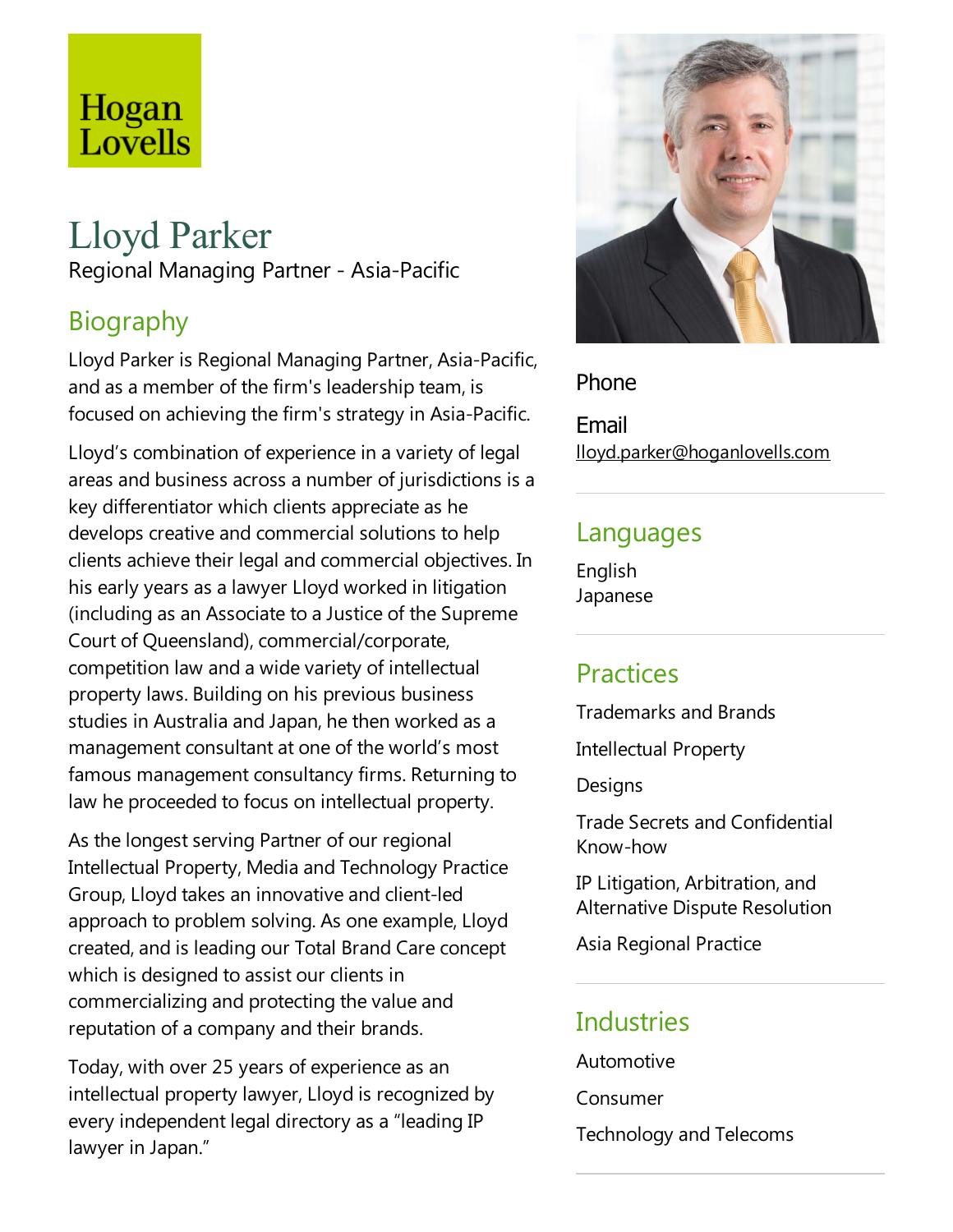Lloyd provides trademark portfolio management and enforcement counsel to clients in a broad range of industries and regularly works with the firm's global offices to offer multi-jurisdictional trademark advice (contentious and non-contentious) to clients.

Lloyd is also active in our Diversity & Inclusion and citizenship activities. For a number of years he has been leading our relationship with, and assistance to the Japanese Para-Sports Association and the Japan Riding Association for the Disabled.

Lloyd has more than 35 years' association with Japan (including living and working in Japan for over 20 years). He is fluent in Japanese. He studied Japanese in Japan for two years—one year at Doshisha University and one year at Kyoto University of Foreign Studies.

## Representative experience

Advising one of Japan's top automotive brands by revenue on global trademark portfolio management, including applications, office actions, oppositions, negotiations,and agreements in over 150 countries

Creating and implementing an international brand protection strategy for a leading Japanese company resulting in the seizure of over 250 million infringing goods worldwide

Advising Japanese electronics manufacturer on global trademark and design portfolio management, including searches, applications, negotiations with third party right holders and enforcement against infringers

Advising Japanese medical devices manufacturer on domain name registration and renewal, and global trademark portfolio management including clearance searches, applications, and registrations

Advising a leading Japanese electronics manufacturer on their global licence agreements

Advising one of the world's most famous food and beverage companies on the registration and protection of their brands

#### Areas of focus

IP Rights in Transactions

Strategic Counseling and Portfolio Development

#### Education and admissions

#### Education

B.Com., University of Queensland, 1985

LL.B., University of Queensland, with Honors, 1988

B.A., University of Queensland, 1992

Doshisha University

Kyoto University of Foreign Studies

## **Memberships**

Member, International Trademark Association (INTA)

Member, Japan Intellectual Property Association

#### Bar admissions and qualifications

Australia

Solicitor, England and Wales

Japan - Daiichi Tokyo Bar Association (Gaikokuho Jimu Bengoshi)

#### Court admissions

High Court of Australia England and Wales Supreme Court of Queensland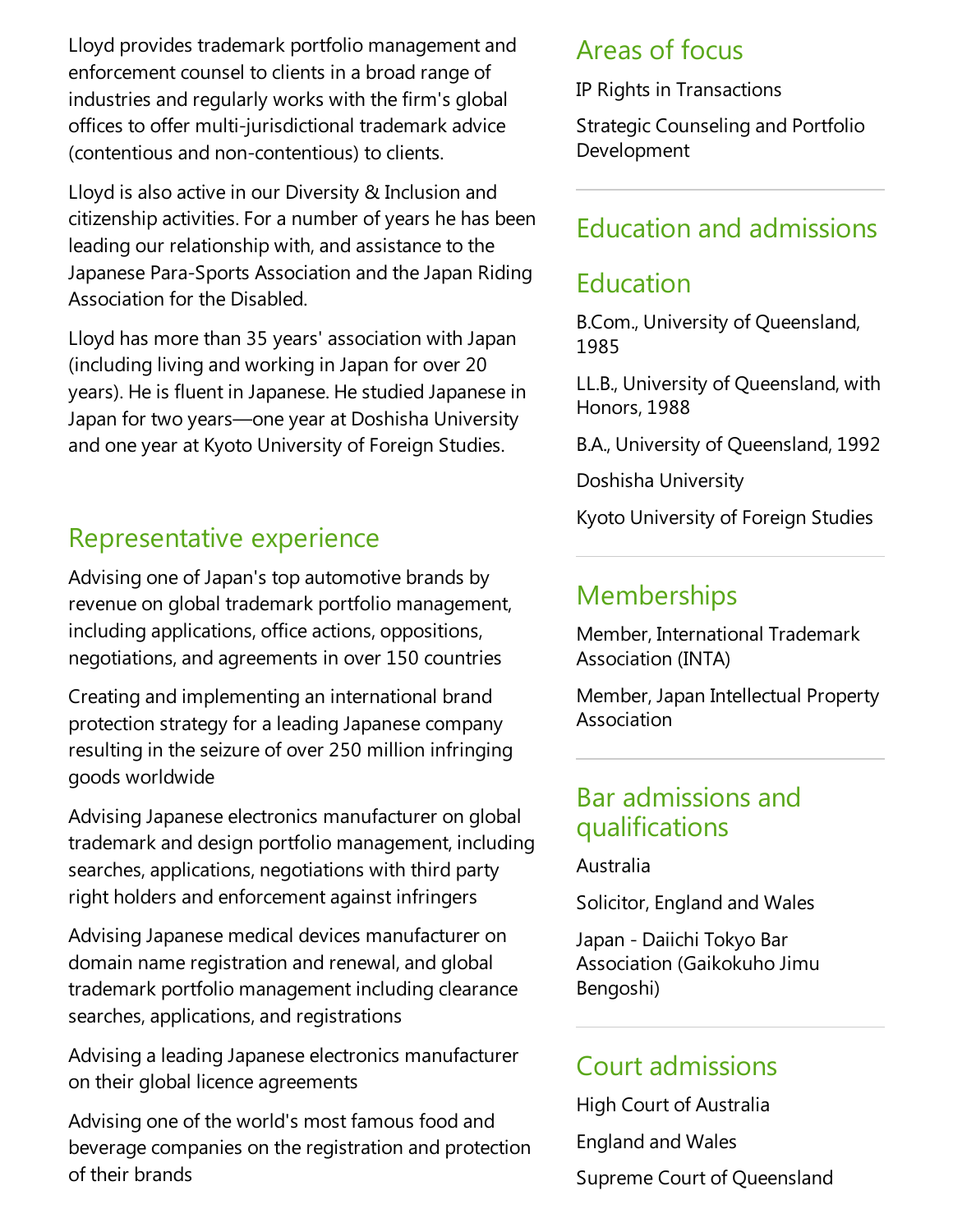#### Awards and rankings

- **F** 'Eminent Practitioner' in Japan for Intellectual Property, Chambers Asia-Pacific, 2021-2022
- Ranked among the top 30 trademark experts in the world, Legal Media Group's Expert Guides to the Top 30 Practitioners Worldwide Per Practice Area- Best of the Best Global, 2019
- **Leading individual in Intellectual Property, Chambers** Asia-Pacific, 2007-2021
- **Leading individual in Intellectual Property, Chambers** Global, 2005-2022
- Leading individual in Intellectual Property, Legal 500 Asia-Pacific, 2003-2022
- **Leading individual in Japan for Prosecution and** Strategy, World Trademark Review <sup>1000</sup>, 2015-2021
- **Trademark Star in Japan, Managing Intellectual** Property IP Stars, 2014-2022
- $\blacksquare$  The Best Lawyers in Japan, Intellectual Property, Best Lawyers, 2017-2023
- Trademark Leader, World IP Review, 2015-2022
- **Leading individual in Intellectual Property, Who's** Who Legal Japan, 2014-2020
- Listed in, World Trademark Review Global Leaders Guide, 2019 & 2021

## Latest thinking and events

- **Awards and Rankings** 
	- $\blacksquare$  Hogan Lovells continues strong showing in Financial Times Innovative Lawyer Awards Asia-Pacific
- **Press Releases** 
	- $\blacksquare$  Hogan Lovells named seventh most innovative law firm in Asia-Pacific by the Financial Times
- **Press Releases** 
	- **Hogan Lovells announces new management team** and Board appointments
- **n** Insights
	- **Launching our Total Brand Care platform: Strong**